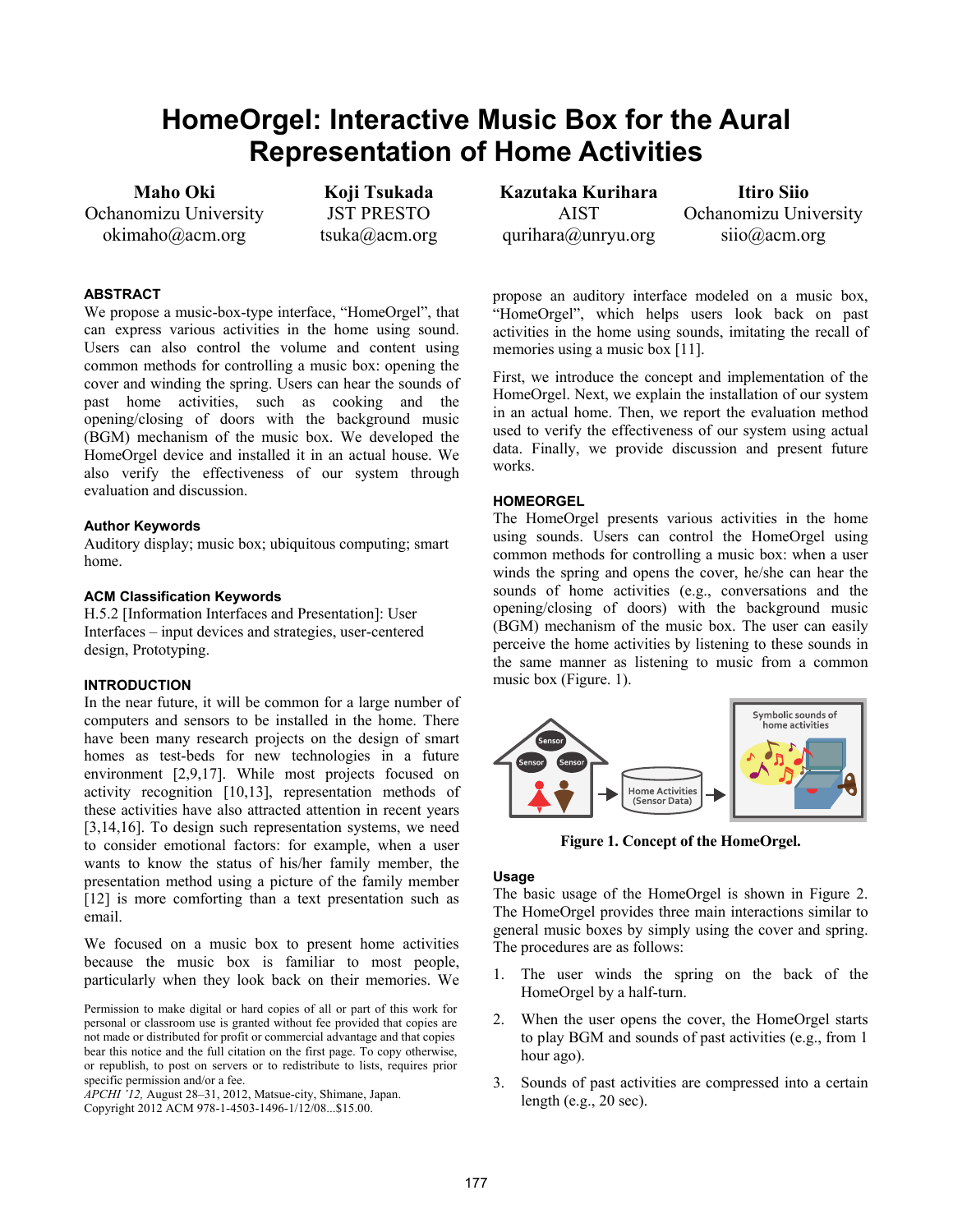- 4. The user can change the volume by adjusting the angle of the cover: the volume is increased (decreased) according to the degree to which the cover is opened (closed).
- 5. When the user closes the cover, the music stops.

When the user winds the spring through more cycles, the HomeOrgel will play the sounds of activities further back in the past. For example, when the user winds the spring three times, he/she can hear sounds of home activities for the past 3 hours. These sounds are compressed into short length to help users look back on past activities more effectively.



**Figure 2. Usage of the HomeOrgel: (1) winding a spring to rewind to past activities, (2) opening/closing the cover to play/stop music, and (3) adjusting the tilt of the cover to control volume.** 

# **Design of sounds**

There are several research projects that express activities in the real world using sounds [6, 15]. In such systems, users' activities are expressed by changing the rhythm and pitch of music; however, users often have difficulties in finding meaning in these changes since they must learn the mapping between musical changes and activities in advance. To avoid these difficulties, the HomeOrgel adopts "symbolic sounds" to express home activities

# *Symbolic sounds of home activities*

The HomeOrgel adopts "symbolic sounds" to present home activities for the following reasons:

- **•** Clear mapping between sounds and activities
- **•** Protecting privacy of users

The "symbolic sound" is similar to Blattner's concept of "representational sound" [1] and that of "iconic sound" reported by Gaver [5]. These approaches help listeners understand the meaning of sounds without learning them in advance by mapping sounds directly to events in the real world. Similarly, the HomeOrgel helps users recognize the meaning of sounds using pre-recorded symbolic sounds corresponding to home activities. For example, when someone opens/closes an entrance door in the home, the HomeOrgel plays the sound of a door opening/closing (e.g., "bang"). Although we could also record sounds each time using a microphone attached near the entrance, such "raw" sounds may become difficult for users to hear due to surrounding noises. In particular, users may have difficulty

in understanding multiple raw sounds at once. Moreover, raw sounds may cause privacy problems since they may include unintentionally captured sounds (e.g., conversations around the entrance). For these reasons, we basically applied pre-recorded symbolic sounds. The HomeOrgel generates various symbolic sounds based on home activities detected by sensors at various locations inside the home: entrance, living room, kitchen and so on. When multiple events occur within a short period, the HomeOrgel generates symbolic sounds corresponding to these events simultaneously.

# *Music length*

We discuss here the total length of music generated by the HomeOrgel. We decided to limit the length of the music to several minutes in consideration of the basic usage of the HomeOrgel: casually looking back over daily activities. Since the system needs to present many activities within a limited time, we compress activities into shorter sounds. The details of this are shown in the Implementation section.

# *BGM*

The HomeOrgel play symbolic sounds in combination with the BGM of music boxes for following reasons: (1) enhancing the attraction of the music and (2) informing the user of the state of the music. When the system plays symbolic sounds without BGM, the music becomes quite boring for listeners after several minutes. Moreover, it is difficult for listeners to distinguish the end from the rest of the music $<sup>1</sup>$ </sup>

# **Usage scenarios**

We introduce several scenarios using the HomeOrgel.

- **•** Scenario 1: A father living away from his family comes home at midnight every day since he is quite busy at his business, meaning he cannot call his family as often he wants. One midnight, he thinks about his family and uses the HomeOrgel. He opens the cover after winding the spring. He can catch up with the activities of his family by hearing the music on the HomeOrgel: his children left home in the morning; his wife cooked before children came home. This allows the father to feel at ease.
- **•** Scenario 2: Grandparents live in the country apart from other family members. They always want to see their grandchildren who just started primary school. On Sunday afternoon, they think about their grandchildren: "are they are at home or out?" The grandparents winded the spring and open the cover of the HomeOrgel. First, the HomeOrgel plays the chimes of the intercom, then plays many more sounds than they had expected. They guess that their

l

<sup>&</sup>lt;sup>1</sup> The rest of the music here indicates the absence of any home activities for a period.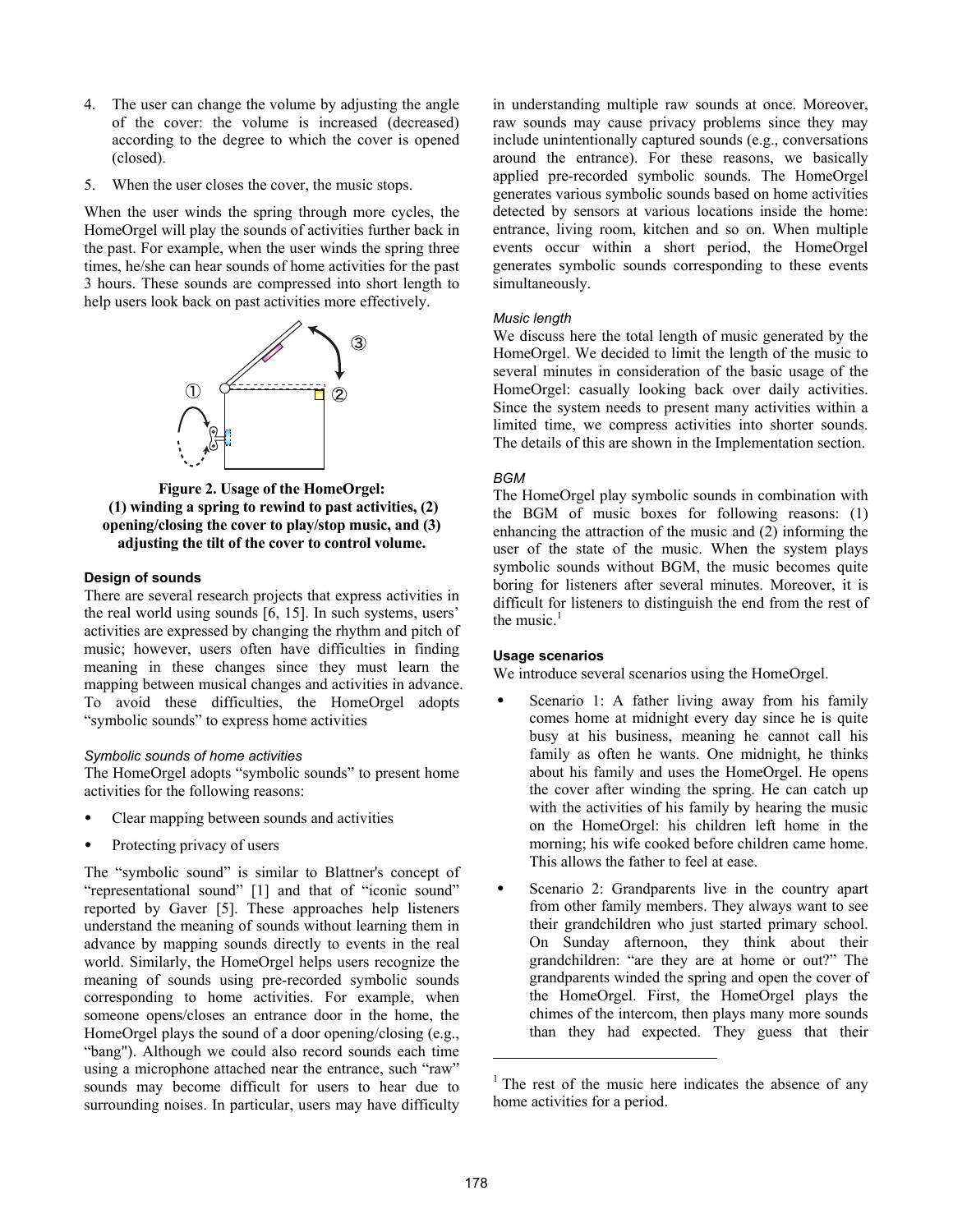grandchildren's friends have come for a small party. Thus, they call their grandchildren later to ask about the event.

**•** Scenario 3: A daughter studying in her room happens to open the HomeOrgel after winding the spring a little. She hears several sounds: cutting vegetables on the board and sautéing in a pan. She can recognize that her mother just started cooking and leaves for the kitchen to help her mother.

#### **IMPLEMENTATION**

We developed a HomeOrgel prototype with the above features. The HomeOrgel device consists of several sensors and a speaker in a ready-made music box (Figure 3).

We attached a rotation sensor on the spring to measure its rotation angle, a magnetic sensor on the edge of the box to detect the opening/closing of the cover, and an acceleration sensor inside the cover to detect its tilt angle. These sensors are connected to a host PC (Windows XP) via a Phidgets Interface Kit. 2

The HomeOrgel software can control the above sensors using the PhidgetServer<sup>3</sup> via the Phidget Interface Kit. The software controls the playing of the music based on the magnetic sensor, and adjusts the volume of music based on the value of the acceleration sensor; the system increases the volume when the cover is opened more widely. The software can extract past events in chronological order. The recall period is determined by number of time the spring is wound.

As mentioned in the previous section, the software compresses home activities into a shorter period as shown in Figure 4. First, we prepared symbolic sounds of home activities lasting no more than 5 seconds in consideration of the balance between simplicity and expressiveness.

There are three variables for the compression process: "rewind interval", "music interval" and "compression threshold of each event" (Table 1). Next, we explain these variables.







**Figure 4. Activity compression procedure: (1) rewind interval of past activities (e.g., 1 h), (2) Music interval (e.g., 10 sec), (3) Compression threshold of each activity (e.g., 30 min).** 

| Variable name                                | Range of value       | <b>Setting value</b> |
|----------------------------------------------|----------------------|----------------------|
| Rewind interval                              | 1 minute $-24$ hours | 1 hour               |
| Music interval                               | 1 seconds—1 minutes  | 10 seconds           |
| Compression<br>threshold of each<br>activity | 1 minute -24 hours   | 30 minutes           |

**Table 1. Variables of the HomeOrgel software.** 

#### **Rewind interval**

When a user winds the spring by a half-turn, the target activities presented by the HomeOrgel are recalled for a certain time interval, the "rewind interval" (Figure 4-1). We set the rewind interval at 1 hour in the prototype in consideration of its use to recall activities for approximately one day.

-

<sup>2</sup> http://www.phidgets.com/

<sup>&</sup>lt;sup>3</sup> PhidgetServer: middleware for easy control of Phidget devices.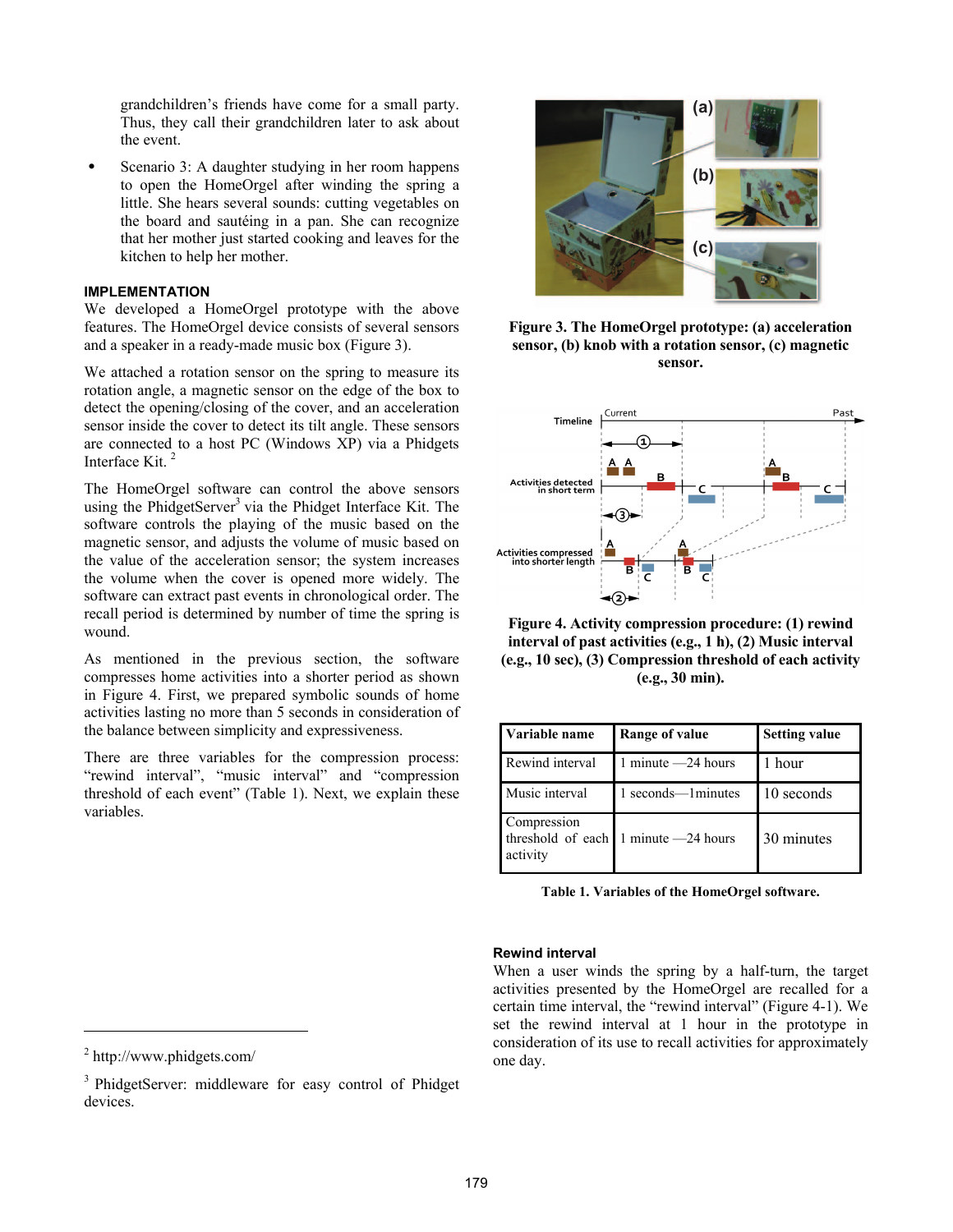#### **Music interval**

When the HomeOrgel generates music, activities in the rewind interval are compressed into a shorter length, the "music interval". We calculated the music interval using the following formula: "music\_interval = music\_length/ (waking hours/rewind interval)".

We assumed the music length to be no more than several minutes (e.g., 2.5 minutes) and the waking hours per day as 16 hours. To present the home activities for a day within 2.5 minutes, we set the music interval at 10 seconds in the prototype.<sup>4</sup>

#### **Compression threshold of each activity**

When many activities are detected in a short term, the system needs to summarize them to avoid complicated aural presentations. The HomeOrgel functions to pack the multiple activities occurring within the "compression threshold" and generate the corresponding sounds simultaneously. We set the compression threshold at 30 min based on the following formula: "compression threhold  $=$ rewind interval/(music interval / sound length)". The length of the symbolic sounds is up to 5 seconds.  $5$ 

#### **SYSTEM INSTALLATION**

We installed a simple activity recognition system in an actual house "Ocha House"<sup>6</sup> to verify the effectiveness of the HomeOrgel using actual data. We report the installation details in this section.

#### **Sensor modules**

First, we explain the installation of wireless sensor modules in Ocha House. Each module consists of a wireless communication module (Digi International  $XBee<sup>7</sup>$ ) and a human detection sensor (Panasonic Electric Works NaPiOn) to detect user movements (Figure 5). We installed the sensor modules in various locations in Ocha House, including the entrance, passage, kitchen, dining room, living room, bedroom and bathroom (Figure 6 and Figure 7).

Ocha House has frames and catwalks suited to the installation of sensor modules and computers (Figure 5, left). Therefore, we attached sensor modules on the frame and catwalk to keep people's attention from the sensors. Figure 6 shows the sensor positions on the frames and their detection area: A (bedroom), B, C (living room) and D, E (dining room). Sensors on the catwalks detect users in J

 $4\overline{150}/(16/1) = 9.375$  (sec)

 $560/(10/5) = 30$  (min)

 $\overline{a}$ 

6 Ocha House: an experimental smart house for evaluating ubiquitous computing applications in Ochanomizu University.

<sup>7</sup> XBee: a wireless communication module based on the 802.15.4/ZigBee standard.

(entrance), K (passage), L (changing room) and M (bathroom). We also installed four sensor modules under the cooking table in the kitchen. These sensors can detect users in F (in front of the stove), G, H (in front of the cutting board) and I (in front of the sink) as shown in Figure7.



**Figure 5. Installation of wireless sensor modules in Ocha House.** 



**Figure 6. Sensor modules on frames and their detection areas.** 



**Figure 7. All sensor module detection areas.**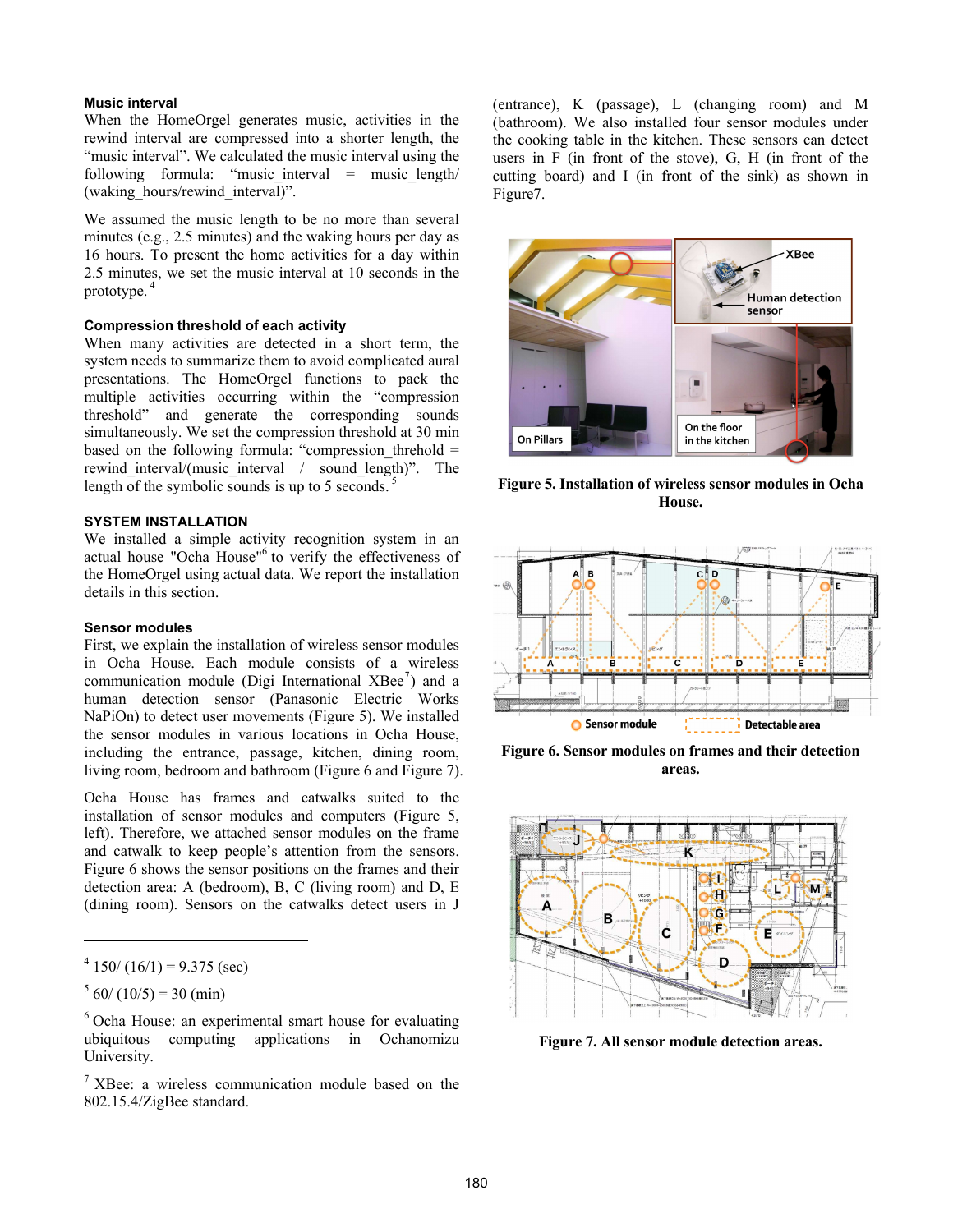#### **Middleware**

We developed two types of middleware, "XBeeServer"<sup>8</sup> and "OchaHouseManager", to control the above sensor modules. Figure 8 shows our system architecture. The XBeeServer collects sensor data from XBee modules (XBeeEndPoints) and translates them into simple messages. The OchaHouseManager receives these messages from the XBeeServer via TCP Sockets and converts them into location/status parameters (e.g., living room/motion, entrance/open) and saves them to the database (Microsoft SQL Server).

The HomeOrgel software determines the recall period by the number of times the spring is wound and extracts the relevant past data from the database. The HomeOrgel estimates the activity (or "event") from the detection areas of sensors. The mapping of detection areas and events is as follows: "working" (in the living room: B~C shown in Figure 7), "eating" (in the dining room:  $D \sim E$ ), "cooking" (in the kitchen, in front of the stove: F), "cutting vegetables" (in the kitchen, in front of the cutting table: G~H), "washing dishes" (in the kitchen, in front of the sink: I), "coming home/going out/receiving a guest" (in the entrance: J).

Since the motion sensors continuously react for a while after detecting human motion, our system distinguishes activity from noise using the "activity threshold"; that is, activities are recorded only when they continue beyond the threshold. We set the activity threshold at 15 seconds because a user tended to perform activities at the same location for more than 15 seconds in our preliminary observations.



**Figure 8. Sensor modules on frames and their detection areas.** 

#### **EVALUATION**

 $\overline{a}$ 

To verify the performance of aural representations by the HomeOrgel, we undertook an evaluation from two perspectives: (1) performance in informing users about home activities by sounds alone" and (2) attractiveness of the HomeOrgel music.

That is, the goal of the evaluation was to explore the two following questions: (A) "Can the subject understand the content of activities by hearing sounds from the HomeOrgel?" and (B) "Did the subject receive a favorable impression from the HomeOrgel music?"

#### **Method**

First, an experimenter spent seven hours in Ocha House as shown in Table 3 and used the system to create activity data. Next, the experimenter had each test subject listen to the HomeOrgel music generated from these activities. We selected 7 test subjects (1 male and 6 females, age 22-27). None of them had ever heard the HomeOrgel. Before starting the experiment, we explained the basic functions of the HomeOrgel to the subjects as follows:

- **•** The HomeOrgel represents past home activities using sound.
- **•** The recall period is about 7 hours a day.
- The home activities occurring in 1 hour are compressed into 10 seconds of music.

Next, we obtained feedback from the subjects both by questionnaires and oral discussion. First, the experimenter asked the subjects to answer the two following questions while listening to the HomeOrgel music:

- **•** Q1: "Please write all sounds you hear?"
- **•** Q2: "Please write all events you imagine occurring from the sounds?"

After hearing the HomeOrgel music, the subjects were asked to answer the three following questions:

- **•** Q3: "Please write the time period in which activities most frequently occurred?"
- **•** Q4: "Please write all sounds that you cannot understand?"
- **•** Q5:"Do you experience a pleasant feeling while listening to the HomeOrgel music? (1: not at all - 5: very pleasant)"

Table 2 shows the mapping of activities, symbolic sounds and locations. Table 3 shows actual data for home activities and generated symbolic sounds in chronological order. Figure 9 shows the detailed transitions between activities and the generated sounds.

<sup>&</sup>lt;sup>8</sup> XBeeServer: middleware for easy control of XBee devices.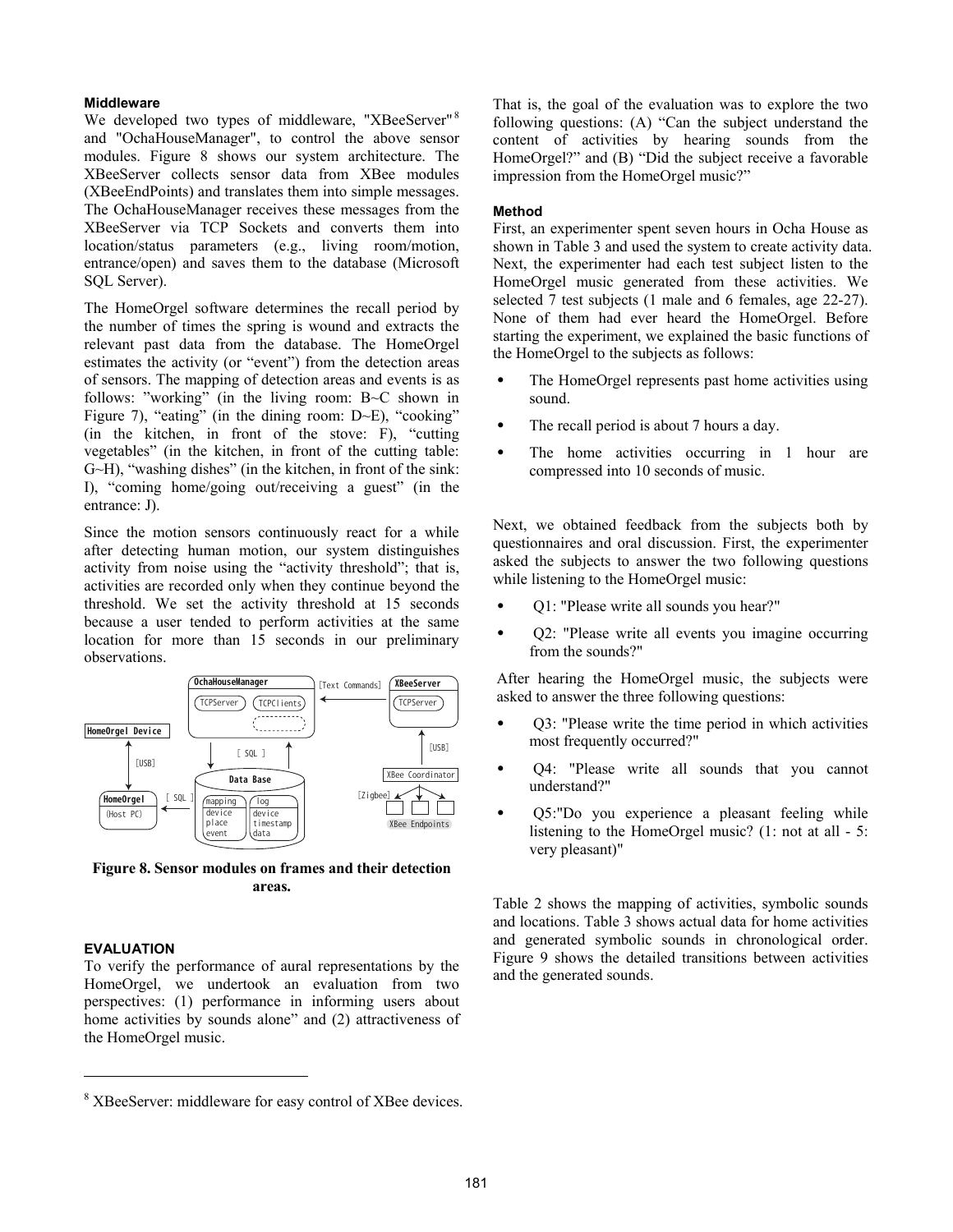| Location                   | <b>Activity</b>                        | <b>Symbolic Sound</b>           |
|----------------------------|----------------------------------------|---------------------------------|
| Living room                | Reading a book                         | Flipping through a book         |
| Dining room                | Eating                                 | Dish clatter, munching food     |
| Kitchen (stove)            | Cooking using a stove                  | Igniting a stove, shaking a pan |
| Kitchen (cooking<br>table) | Cooking using a cutting table          | Cutting veggies slowly/quickly  |
| Kitchen (sink)             | Cooking using water, washing dishes    | Running water, washing dishes   |
| Entrance                   | Coming/leaving home, Welcoming a guest | Intercom                        |

**Table 2. The mapping of activities, symbolic sounds, and locations.** 

| <b>Time</b>     | <b>Actual activity</b>                            | <b>Symbolic sound</b>                                                                   |
|-----------------|---------------------------------------------------|-----------------------------------------------------------------------------------------|
| 14:30~15:30     | Coming<br>home, I<br>working in living room       | Intercom, flipping a book                                                               |
| 15:30~16:30     | Working in living room, opening refrigerator door | Flipping<br>book.<br>through<br>a<br>cutting veggies slowly, shaking a pan              |
| 16:30~17:30     | Working in living room                            | None                                                                                    |
| 17:30~18:30     | Working in living room                            | Flipping through a book                                                                 |
| 18:30~19:30     | Working in living room, opening refrigerator door | Igniting a stove                                                                        |
| $19:30 - 20:30$ | Going to shopping, coming home, cooking           | intercom, cutting veggies quickly, igniting a stove                                     |
| $20:30-21:30$   | Having guests, cooking, eating                    | Igniting a stove, running water, cutting veggies<br>slowly, dish clatter, munching food |

**Table 3. The actual data for home activities and generated symbolic sounds in the experiment.** 



# locations

**Figure 9. Detailed transitions between activities and generated sounds in the experiment.**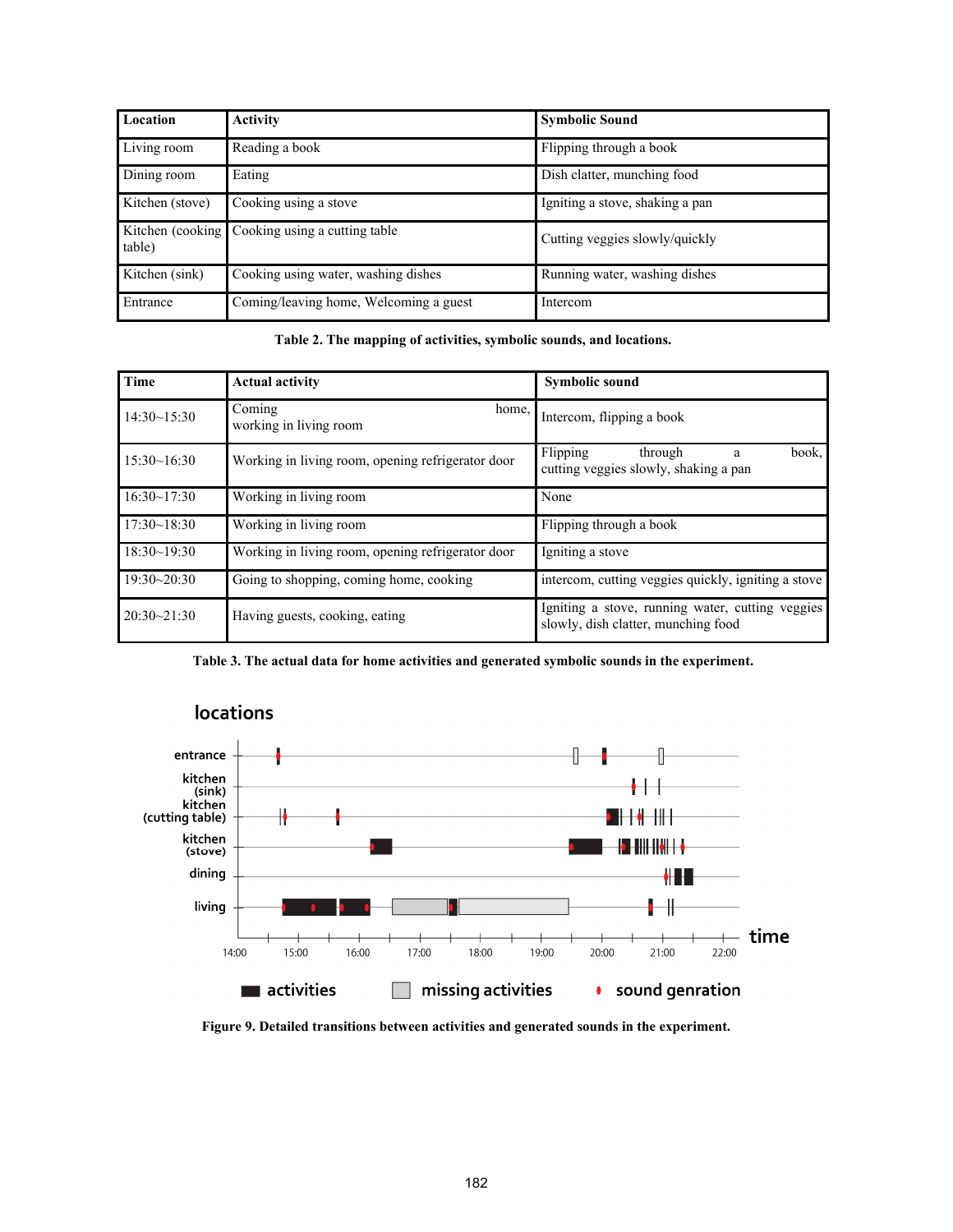#### **Result and Consideration**

The results of Q1 - "Please write all sounds you hear?" - are shown in Table 4. All subjects wrote symbolic sounds related to entrance and water, and six subjects wrote the sounds related to cutting/cooking.

Next, the results of Q2 - "Please write events you imagine occurring from the sounds" - are shown in Table 5. All subjects wrote "cooking", six subjects wrote "coming home/receiving guests". Since these answers include expressions such as "cutting vegetables using a kitchen knife" and "washing dishes", some subjects seemed to imagine the details of the cooking events. Although the experimenter did not indicate subjects to write activities in chronological order, one subject answered with almost the exact order: "First, someone comes home, next he/she starts cooking, and finally he/she eats something". As shown in Table 3, this answer corresponds with actual data of home activities. These results suggest that subjects could understand the activities just by hearing the sounds from the HomeOrgel. In contrast, some subjects could not understand the precise activities from the sounds in several cases. For example, although all subjects could recognize "water sounds" in Q1, they imagined different activities, such as "washing dishes" or "running a bath," in Q2. In addition, three subjects answered in Q4 that the water sounds were difficult to understand as they imagined many candidate events (Table 6). Considering this feedback, we saw the need to provide more concrete aural presentations for activities related to water.

Similarly, the intercom sounds were interpreted as multiple activities: "Someone came home" and "Having guests" in Q2. However, since both activities are related to entering the house, the current mapping may be sufficient to represent an "entrance event".

Next, in Q3 - "Please write the time period in which the activities most frequently occurred "- six subjects answered "the last three hours". This result corresponds with the experimenter's behavior as shown in Table 3.

In Q 5 - "Do you experience a pleasant feeling while listening to the HomeOrgel music? (1: not at all - 5: very pleasant)"- five subjects answered "5: very pleasant" or "4: rather pleasant" (M: 3.71, SD: 0.88). Additional comments were as follow: "I had fun imagining the behavior of the person" and "the representation of home activities using sounds like a music box is comforting". These results suggest that most subjects had a favorable impression of the HomeOrgel music.

#### **Evaluation summary**

In this evaluation, subjects could understand the correct activities and their frequency of occurrence. Moreover, most subjects had a favorable impression of the HomeOrgel music. These results indicate that the HomeOrgel performs sufficiently well for users to look back on home activities casually.

| Category                                 | <b>Raw Answers (number)</b>                                                                                                |
|------------------------------------------|----------------------------------------------------------------------------------------------------------------------------|
| Sound of<br>entrance                     | "Ding Dong" $(3)$ , "sound of intercom" $(1)$ ,<br>"chime" $(3)$                                                           |
| Water sound                              | "water sound"(3), "sound of flowing"<br>water" $(1)$ , "splash" $(1)$ , "sound<br>of<br>bathroom"(1).                      |
| Sound of<br>cutting                      | "cutting using knife"(4),"cutting something"<br>on cutting board"(1), "thock-thock-thock<br>$(cooking)$ <sup>2</sup> $(1)$ |
| Sound of<br>using fire in<br>the kitchen | "sound of frying"(4), "sizzling"(1), "sound<br>of burning" $(1)$                                                           |
| No sound                                 |                                                                                                                            |

**Table 4. The categorized answers to question (1): Please write all sounds you hear?** 

| Category                               | Raw Answers (number)                                                                                                               |
|----------------------------------------|------------------------------------------------------------------------------------------------------------------------------------|
| Cooking                                | "cooking"(7), "cutting"<br>veggies with<br>$\text{knife}^{\prime\prime}(1)$ , "pan frying<br>something"(2),<br>"washing dishes"(1) |
| Coming home<br>or receiving a<br>guest | "someone came home"(3), "having"<br>guests"(1), "someone visited"(1), "someone<br>visited or the resident came home"(1)            |
| Eating                                 | "eating something" $(1)$ , "having food" $(1)$                                                                                     |
| Others                                 | "turning on taps" $(2)$ , "running a bath" $(2)$                                                                                   |

**Table 5. The categorized answers to question (2): "Please write all events you imagine occurring from the sounds? "** 

| Sound                | Answer<br>number | Reason                                                                                   |
|----------------------|------------------|------------------------------------------------------------------------------------------|
| Water<br>sound       | 3                | I don't know the difference<br>between bathroom sounds and<br>cooking sounds.            |
| of<br>Rest<br>sounds | $\mathfrak{D}$   | I don't know the difference<br>between absence and sleeping.                             |
| Intercom<br>sound    |                  | I don't know the difference<br>between the sound of receiving<br>guests and coming home. |
| Others               |                  | The volume was not<br>loud<br>enough to hear clearly.                                    |

**Table 6. The categorized answers to question (4): "Please write symbolic sounds that you cannot understand?"**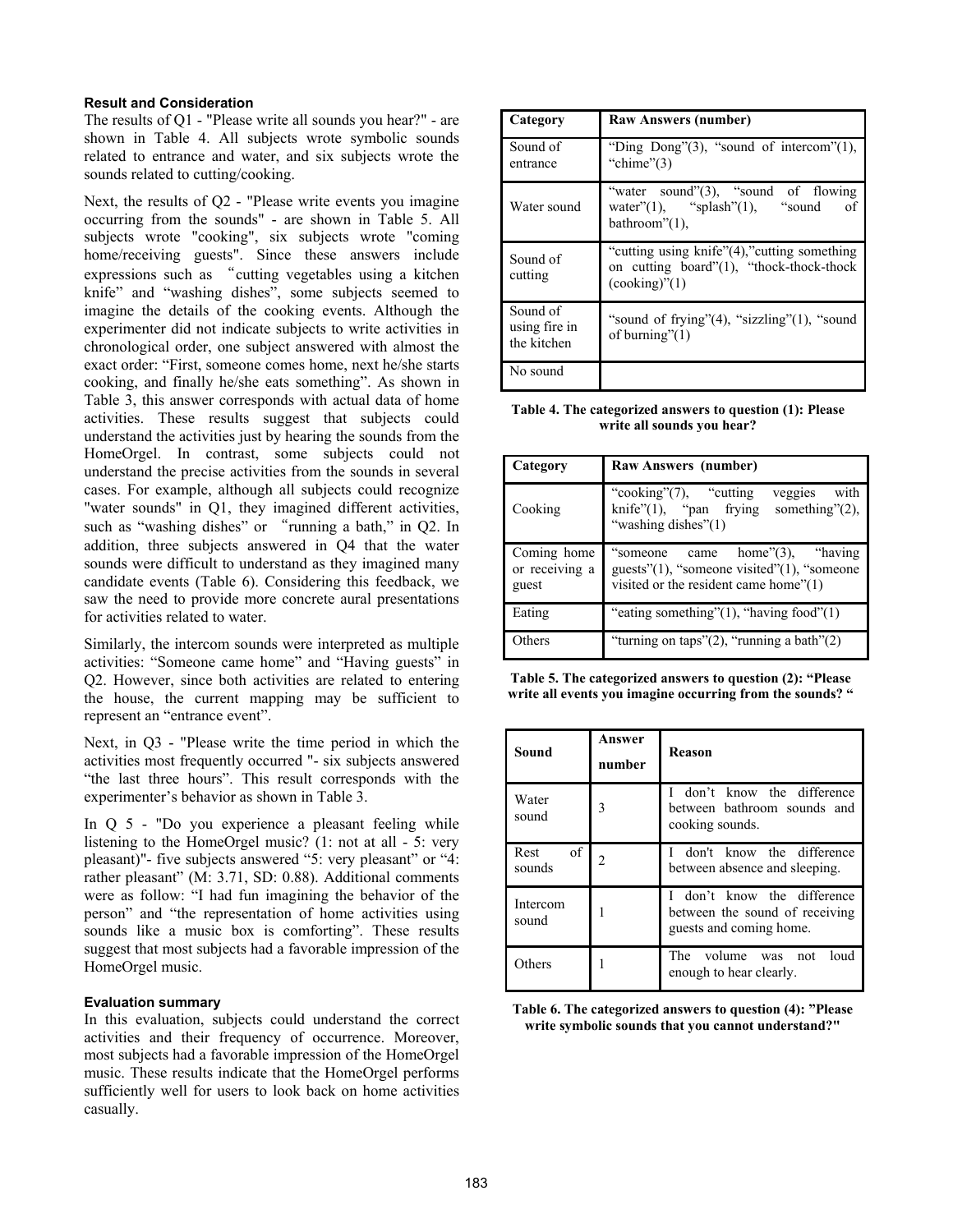# **DISCUSSION**

We discuss the HomeOrgel based on the results of the evaluation in following aspects: " Extension of sound expression", "Extension of sensors" and "Controlling variables".

#### **Extension of sound expression**

As mentioned above, our system used symbolic sounds in consideration of sound quality and privacy issues. However, some subjects wanted more realistic, sounds such as conversation, laughter, footsteps and the sound of typing on a PC keyboard. Here, we discuss the possibility of applying such sounds to the HomeOrgel.

First, we discuss the possible improvement of the HomeOrgel in terms of the "improvement of symbolic sounds" and "expression based on the frequency of activities." Next, we discuss the advantage of using "family voices" and its potential problems. We also discuss the possibility of designing additional sounds to capture the "characteristic sounds of each family".

# *Improvement of symbolic sounds*

In the evaluation, subjects could generally understand the activities taking place and their frequency of occurrence. This indicates that the symbolic sounds are effective in representing home activities.

However the results of the evaluation also reveal limitations to the symbolic sounds with the subjects having difficulty in understand the activities based solely on water sounds. To avoid these limitations, we need to provide more concrete aural presentations for activities related to water. To this end, we plan to use a combination of symbolic sounds. For example, we would express the activity of "washing dishes" by combining several sounds sequentially: "water flowing", "dish clatter" and "dish cleaning". Similarly, we would express the activity of "taking shower" by combining the sounds of "turning on the faucet" and "water droplets falling like rain".

#### *Expression based on activity frequency*

Our current system applied fixed parameters (e.g., volume and pan) for each activity. We plan to vary these parameters based on the frequency of activities for further expressiveness. For example, the system would increase the volume of sounds when (1) the same activity occurs more than once in a short period or (2) a "rare" activity occurs after a long interval (e.g., someone comes into an area which is seldom frequented).

Since excessive changes to the sound parameters may cause difficulties for users to actually hear the music and recognize the activities, we should consider the balance between simplicity and expressiveness.

#### *Using "family" voices.*

Since some subjects wanted family voices (e.g., conversation and laughter) in the evaluation, we also considered the possibility of using family voices. By hearing the voices of their family members, listeners can feel the presence of their families and become familiar with the system. Additionally, listeners may recognize the family status more accurately from voice tones. However, the system requires the attachment of many microphones in the home to record the voices.

Moreover, these raw voices may cause privacy issues. To avoid these problems, we consider limiting the recording locations (e.g., only at the entrance and living room).and modifying the recorded voices (e.g., playing voices backwards).

# *Characteristic sounds of each family.*

Each home has its own characteristic sound depending on each family's habits (e.g., child's hobby). These sounds may help listeners recall their family members more directly. For example, when a user has a piano at home, he/she can imagine that his/her daughter is practicing the piano from piano sounds. Moreover, when a user has a cat at home, he/she may imagine the cat's status (e.g., eating and playing) by hearing the cat's voice based on its status. However, these extensions need additional sensors to detect each event (e.g., installing a magnetic sensor on the cover of a piano). We will discuss this point in greater detail in the following section.

#### **Extension of sensors**

In this evaluation, the activities the system detected were occasionally incorrect because we applied a simple detection method based on location. For example, when the experimenter went to the refrigerator to get a drink, the HomeOrgel generated the sound of "cutting vegetables" because the refrigerator was located in front of the cooking table. This problem can be solved by attaching additional sensors at various locations (e.g., installing a magnetic sensor on the refrigerator).

Moreover the system occasionally failed to detect activities. For example, the system failed to detect the activity for "16:30-17:30" when the experimenter was working in the living room (Table 3). This problem is caused by the characteristic of motion sensors in only detecting human "movement". Therefore, the sensor could not detect the experimenter because she hardly moved while working on the PC at "16:30-17:30" (Figure 9). Similarly, the current system cannot distinguish staying at home without movement (e.g., sleeping) from going out from home. To solve these limitations, we plan to apply a recognition method based on historical data of user's movements between locations For example; the system may estimate the user's status using the "final location" before movement ceased: when the final location is an entrance, the user probably left home, since he/she hardly stays at entrance for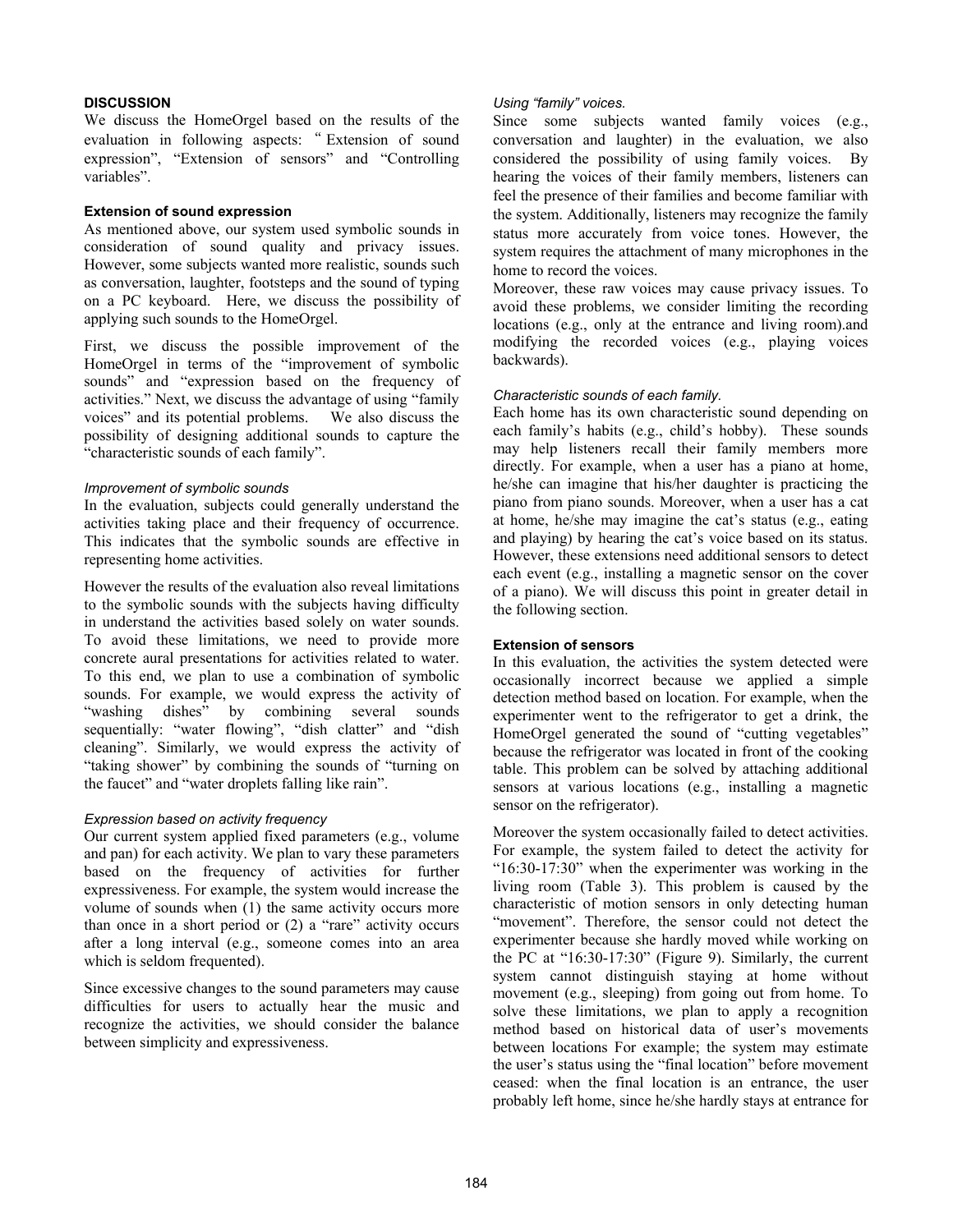long periods. Similarly, when the final location is a bedroom, the user is probably sleeping. As mentioned above, the system needs additional sensors to extend sound expression. For example, we need to attach a magnetic sensor into the cover of the piano to detect the activity of "playing a piano". However, we should take into consideration the difficulties associated with installation in an everyday household environment. The results of this evaluation verified that the current system is effective to some degree because the subjects could understand the correct chronological order of the experimenter's activities. We should improve the system further through consideration of the trade-off between the accuracy of event detection and the number of sensors.

#### **Controlling variables**

We discuss here some variables of the HomeOrgel: "rewind interval" and "music interval". In the current system, the home activities for a 1-hour period (=rewind interval) are compressed into 10 seconds (=music interval) of music to help users recall activities from approximately one day. However, we may need to change these settings based on situations. For example, a shorter rewind interval (e.g., 10 minutes) is appropriate in the case of scenario 3 because the user here wants to check current home activities. Although these variables can be changed by software settings, we plan to provide more intuitive methods to control them. For example, when we attach a RFID reader inside the device and RFID tags onto small objects, the user can select settings simply by placing the object $\theta$  into the device.

# **RELATED WORKS**

 $\overline{a}$ 

Bottles[7] is an interface to access digital information using glass bottles as "containers" and "controls". Although this system focuses on different applications from our system, the basic approach of using familiar objects for representing sound information is similar.

Several research projects have adopted visual content to represent home activities. For example, Video Window System [4] records the users' rooms using video cameras, and shares the data among users via a permanent connection. Although this system allows users to provide and receive complete information, it may cause privacy problems. Additionally, users need to focus on the display to obtain the information.

There have been several research projects that represent home activities using ambient information. Digital family portrait [12] provides qualitative visualizations of a family member's daily life. Leveraging a familiar household object, the picture frame, this system populates the frame with iconic imagery summarizing for several weeks. The ambientROOM [8] is an interface to information for processing in the background of awareness. This information is displayed through various subtle displays of light and sound. Although these ambient displays can solve problems of privacy and user disturbance, users may have difficulty in understanding multiple simultaneous activities as they need to learn the mapping between activities and representations in advance. In contrast, our system can provide clear mappings between sounds and activities using symbolic sounds.

There have also been several research projects that represent home activities using sounds. Music Monitor [15] illustrated how music can be used to balance attention between two active rooms in a home, with an initial focus between the kitchen and living room. InPhase [16] proposed a new method of communicating the "happy coincidences" between a pair of remote locations using sounds. While these systems represent rather limited activities, HomeOrgel represents a wide range of activities in the home using symbolic sounds. Moreover, a user can understand most activities simply by listening to the corresponding sounds without any advance study of the mapping. Additionally, our system can help users look back on past activities easily using techniques common to the control of a music box.

# **CONCLUSION**

This paper proposed a music-box type interface, "HomeOrgel", which can express various activities in the home using sound. We developed the HomeOrgel prototype, which consisted of several sensors and a speaker in a readymade music box, and installed a simple activity recognition system in an actual house, "Ocha House". Based on the actual data collected in Ocha House, we performed an evaluation study to verify the performance of the aural representations of the HomeOrgel. Results showed that subjects could understand most activities correctly as well as their frequency of occurrence just by listening to the HomeOrgel music. Moreover, most subjects had a favorable impression of the music. These results indicate that the performance of the HomeOrgel was adequate for the users to review and recall home activities on a casual level. Our current aim is to further improve the HomeOrgel system in terms of sounds, sensors, and interaction.

#### **ACKNOWLEDGMENTS**

This project is partly supported by JST PRESTO program.

# **REFERENCES**

- 1. Blattner, M.M., D.A.Sumikawa and R.M.Greenberg: Earcons and Icons:Their Structure and Common Design Principles, Human-Computer Interaction,Vol.4, No.1, 11-44 (1989).
- 2. Cook,D., Schmitter-Edgecombe,M., Crandall,M., Sanders,C., Thomas,B.: Collecting and disseminating smart home sensor data in the CASAS project, Proceedings of the CHI Workshop on Developing Shared Home Behavior Datasets to Advance HCI and Ubiquitous Computing Research(2009).

<sup>&</sup>lt;sup>9</sup> Many music boxes have a space for holding small objects